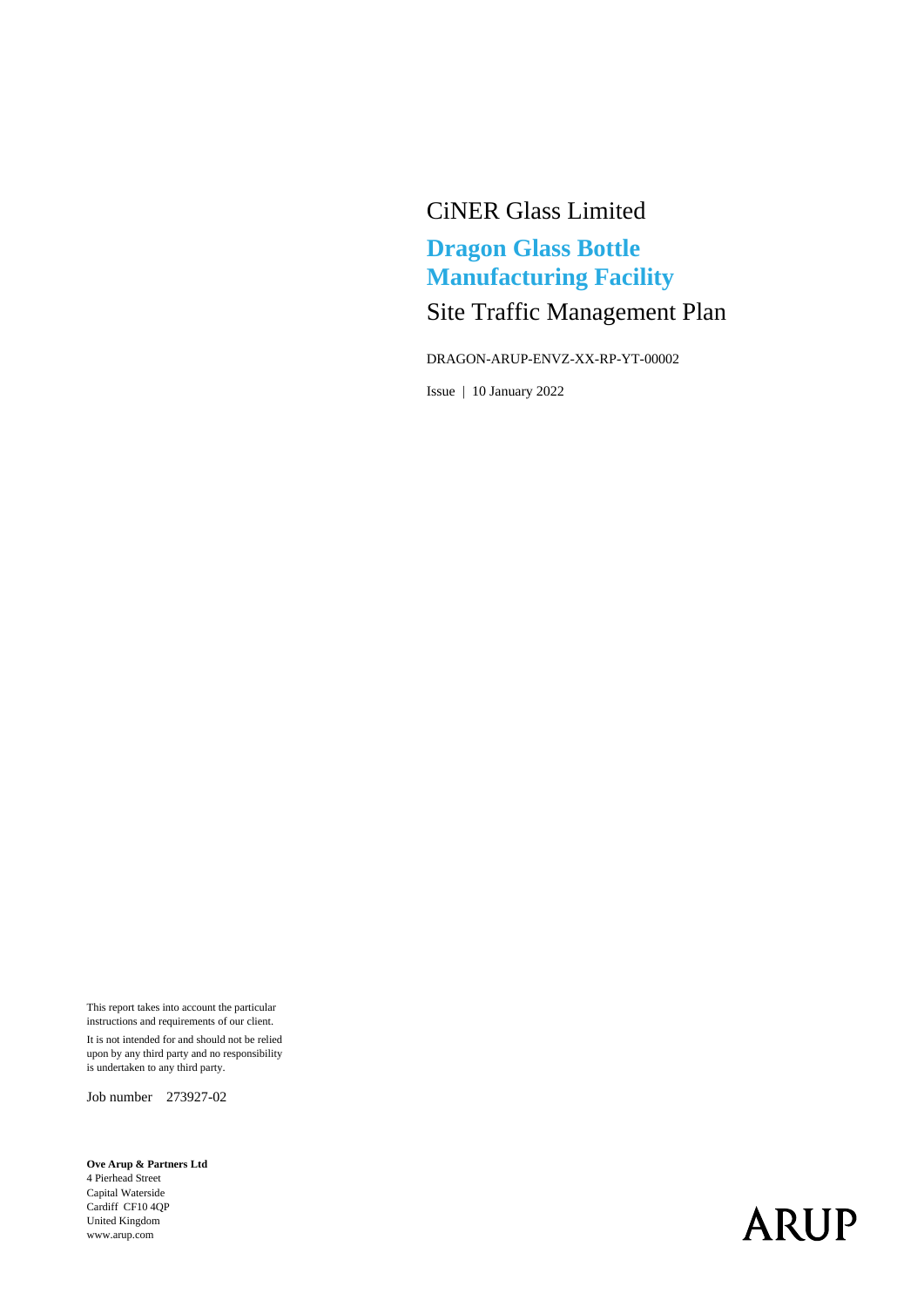## **Document verification**

# **ARUP**

| <b>Job title</b>                             |             |                 | Dragon Glass Bottle Manufacturing Facility                              |                                                  | <b>Job</b> number     |  |
|----------------------------------------------|-------------|-----------------|-------------------------------------------------------------------------|--------------------------------------------------|-----------------------|--|
|                                              |             |                 |                                                                         |                                                  | 273927-02             |  |
| <b>Document title</b><br><b>Document ref</b> |             |                 | Site Traffic Management Plan                                            |                                                  | <b>File reference</b> |  |
|                                              |             |                 |                                                                         |                                                  | $4 - 50$              |  |
|                                              |             |                 | DRAGON-ARUP-ENVZ-XX-RP-YT-00002                                         |                                                  |                       |  |
| <b>Revision</b>                              | <b>Date</b> | <b>Filename</b> | 2021_01_10 Site Traffic Management Plan Issue.docx                      |                                                  |                       |  |
| Draft 1<br>10 Jan<br>2022                    |             | Description     | Issue to Local Authority following highways officer<br>comments/request |                                                  |                       |  |
|                                              |             |                 | Prepared by                                                             | Checked by                                       | Approved by           |  |
|                                              |             | Name            | Gerallt Dafydd                                                          | Alex Welch                                       | Roddy Beynon          |  |
|                                              |             | Signature       |                                                                         |                                                  | $\ell_{\nu}$ q-       |  |
|                                              |             | Filename        |                                                                         |                                                  |                       |  |
|                                              |             | Description     |                                                                         |                                                  |                       |  |
|                                              |             |                 |                                                                         |                                                  |                       |  |
|                                              |             |                 | Prepared by                                                             | Checked by                                       | Approved by           |  |
|                                              |             | Name            |                                                                         |                                                  |                       |  |
|                                              |             | Signature       |                                                                         |                                                  |                       |  |
|                                              |             | Filename        |                                                                         |                                                  |                       |  |
|                                              |             | Description     |                                                                         |                                                  |                       |  |
|                                              |             |                 |                                                                         |                                                  |                       |  |
|                                              |             | Name            | Prepared by                                                             | Checked by                                       | Approved by           |  |
|                                              |             | Signature       |                                                                         |                                                  |                       |  |
|                                              |             | Filename        |                                                                         |                                                  |                       |  |
|                                              |             | Description     |                                                                         |                                                  |                       |  |
|                                              |             |                 | Prepared by                                                             | Checked by                                       | Approved by           |  |
|                                              |             | Name            |                                                                         |                                                  |                       |  |
|                                              |             | Signature       |                                                                         |                                                  |                       |  |
|                                              |             |                 |                                                                         | <b>Issue Document verification with document</b> | $\checkmark$          |  |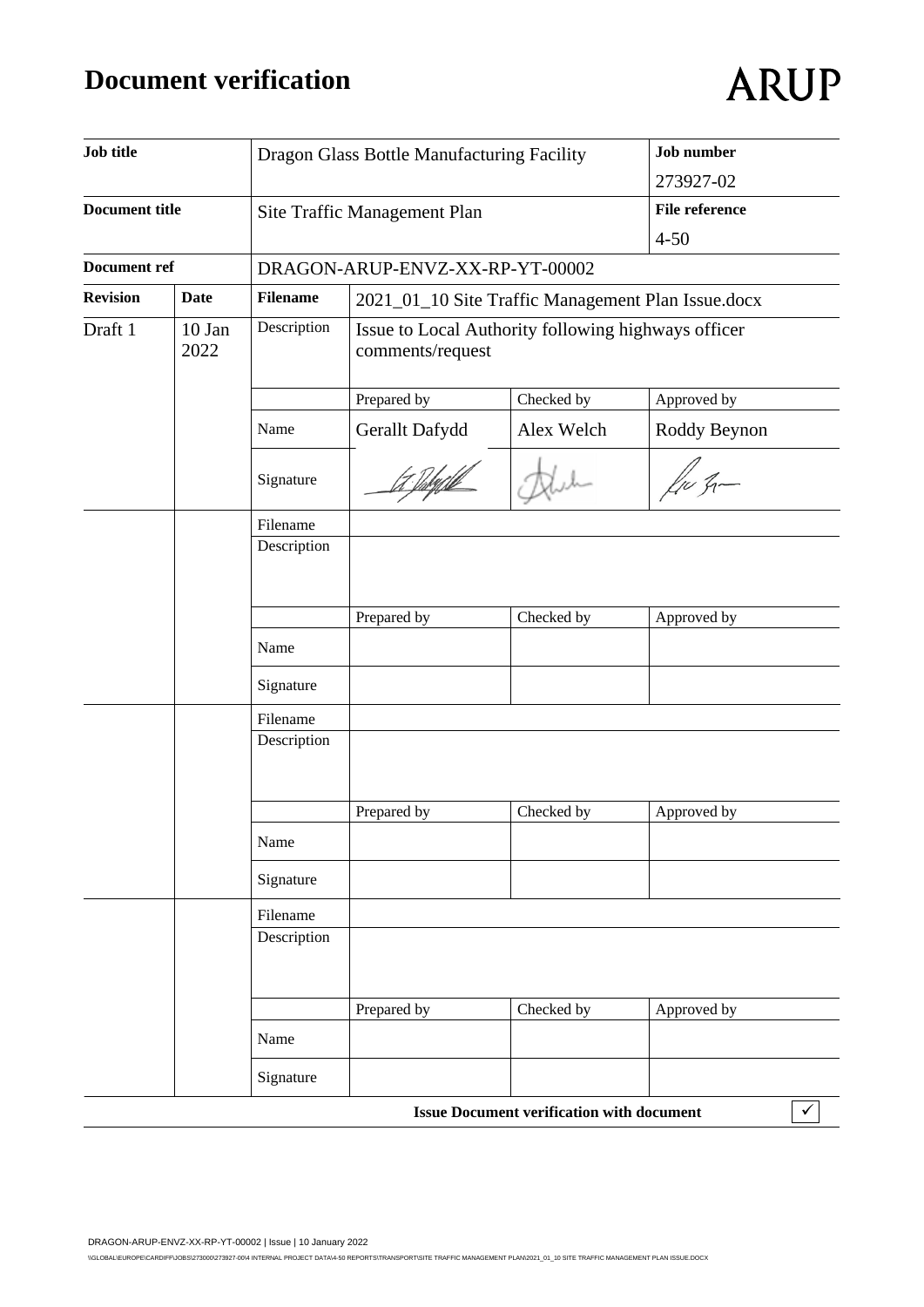## **Contents**

|                |                                       |                                         | Page |  |
|----------------|---------------------------------------|-----------------------------------------|------|--|
| 1              |                                       | <b>Introduction</b>                     |      |  |
|                | 1.1                                   | Background                              |      |  |
|                | 1.2                                   | Purpose of this STMP                    |      |  |
| $\overline{2}$ |                                       | <b>Proposed Development Proposals</b>   | 2    |  |
| 3              |                                       | <b>Traffic Implications</b>             | 3    |  |
|                | 3.1                                   | Vehicular Trip Generation - Staff       | 3    |  |
|                | 3.2                                   | <b>Vehicular Trip Generation - HGVs</b> | 3    |  |
|                | 3.3                                   | <b>Vehicle Stacking Analysis</b>        | 5    |  |
|                | 3.4                                   | <b>Swept Path Analysis</b>              | 8    |  |
| 4              | <b>Operational Traffic Management</b> |                                         | 9    |  |
|                | 4.1                                   | <b>Stacking Arrangement</b>             | 9    |  |
|                | 4.2                                   | Site Management Plan                    | 9    |  |
|                | 4.3                                   | <b>Vehicle Routing</b>                  | 10   |  |
| 5              |                                       | <b>Summary and Conclusions</b>          | 11   |  |

#### **Appendices**

**No table of contents entries found.**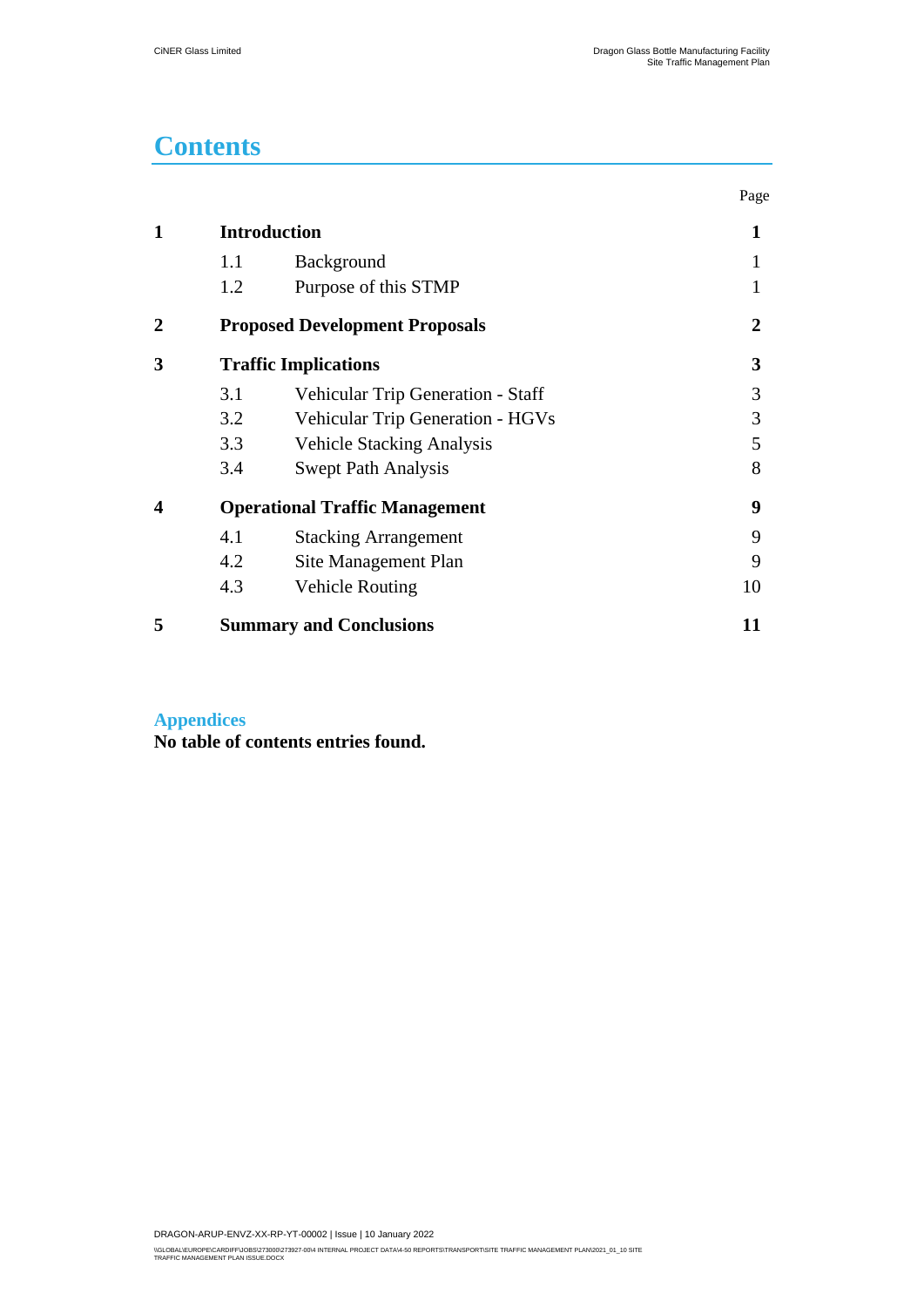## <span id="page-3-0"></span>**1 Introduction**

### <span id="page-3-1"></span>**1.1 Background**

Ove Arup & Partners Ltd (Arup) were commissioned by CiNER Glass Ltd to produce a Transport Statement in support of a planning application for a proposed glass production facility (the site) in Rassau, Wales. The proposed site (centred on National Grid Reference 315582, 212801) is located within the Rassau Industrial Estate in the county borough of Blaenau Gwent, South Wales. The industrial estate is located adjacent to the A465 Heads of the Valleys road that runs between Abergavenny and Neath, approximately 0.7km north of Rassau village and 3km north of Ebbw Vale town centre.

The Transport Statement (document ref: DRAGON-ARUP-ENVZ-XX-RP-YT-00001) was submitted to Blaenau Gwent County Borough Council (BGCBC) as part of the Pre-Application Consultation (PAC) in September 2021 (planning application ref: C/2021/0278 CiNER), and contained information regarding the existing baseline conditions, future development proposals/travel demand and a Framework Travel Plan (FTP).

Following the completion of the consultation process, the BGCBC Highways response included a requirement for the production of a Site Traffic Management Plan (STMP) '*to demonstrate how HGV transport movements will be effectively managed and accommodated on site without impacting on the local highway network – detail to include proposed weighbridge operations. In particular as this coincides with the peak arrival/departure times for staff. A plan will need to clearly demonstrate that vehicles will not be expected to queue on the public highway*.'

#### <span id="page-3-2"></span>**1.2 Purpose of this STMP**

The purpose of this STMP is to outline the long-term operation and management of the site and associated service vehicle facilities. This STMP relates to management of access and parking arrangements of Heavy Goods Vehicles (HGVs) and employee vehicles at the facility and seeks to demonstrate that there is adequate stacking space (HGV waiting spaces) within the site, coupled with appropriate mitigation measures that can be put in place to eradicate any detrimental impact on the surrounding highway network.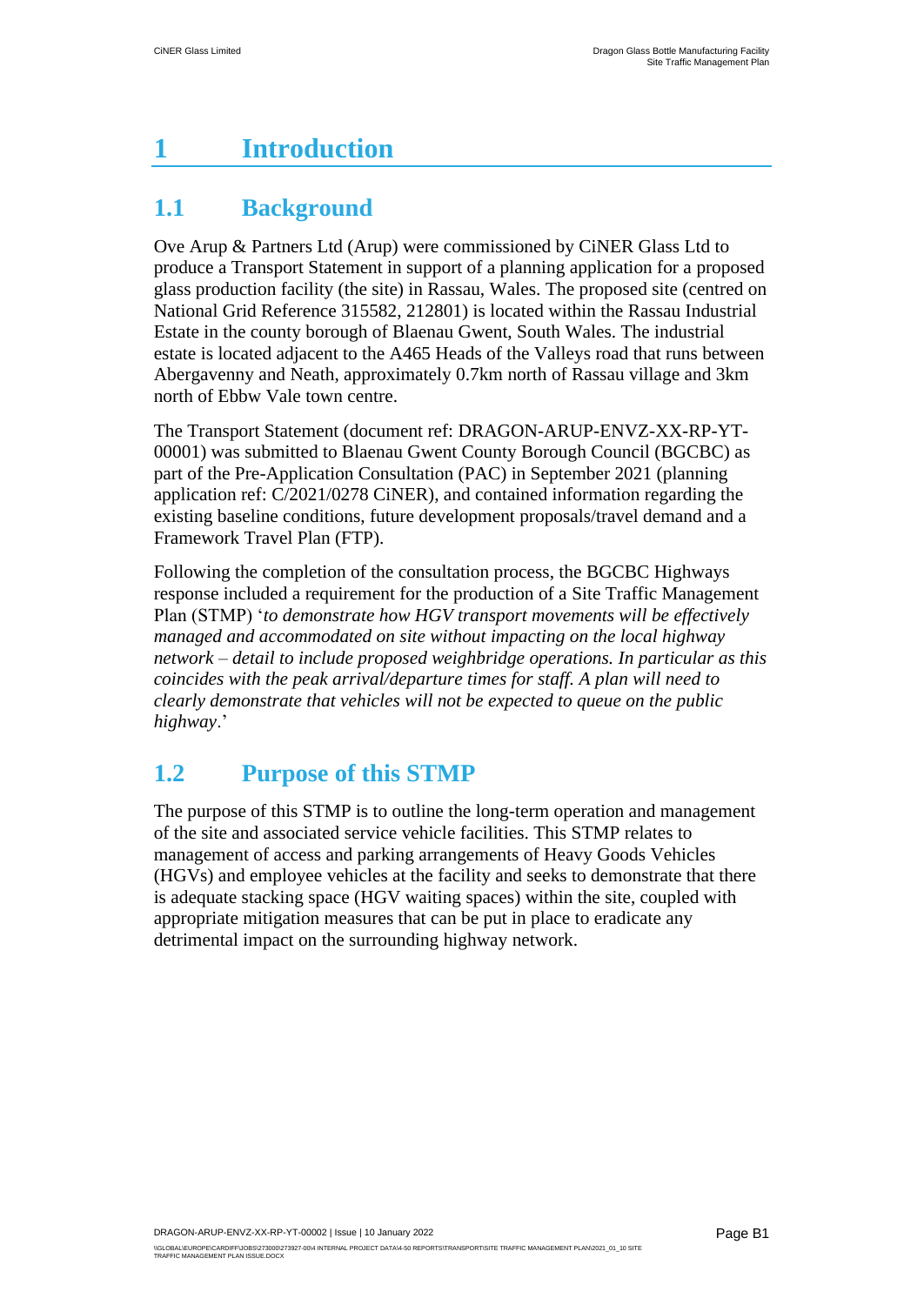## <span id="page-4-0"></span>**2 Proposed Development Proposals**

The proposed facility consists of a three-part operation for the production of glass bottles; the handling of raw material, the manufacturing of the glass containers and the product-inspection and packaging process. The proposed facility consists of several distinct components which are summarised below:

- 2No furnaces and associated filters and chimney stacks;
- 2No cullet buildings for the storage and processing of rejected and recycled glass;
- Batch building and silos for the storage and mixing of raw materials;
- 2No production lines for hot and cold processing, inspection and packaging of glass bottles;
- A printing area for applied decorations (14,500 sqm);
- An automated warehouse for storage and distribution of glass bottles (17,000) sqm);
- Utilities building which includes plant space, workshops, office space and welfare facilities;
- Visitor building;
- Waste stores:
- Standalone plant buildings;
- Main entrance security lodges and associated weighbridge; and
- External hardstanding for the storage of materials, parking and loading.

As mentioned previously, further information regarding the development proposals is outlined within Section 4 of the Transport Statement (document ref: DRAGON-ARUP-ENVZ-XX-RP-YT-00001) including the proposed multi-modal access arrangements, swept path analysis, car parking layout and cycle parking provision.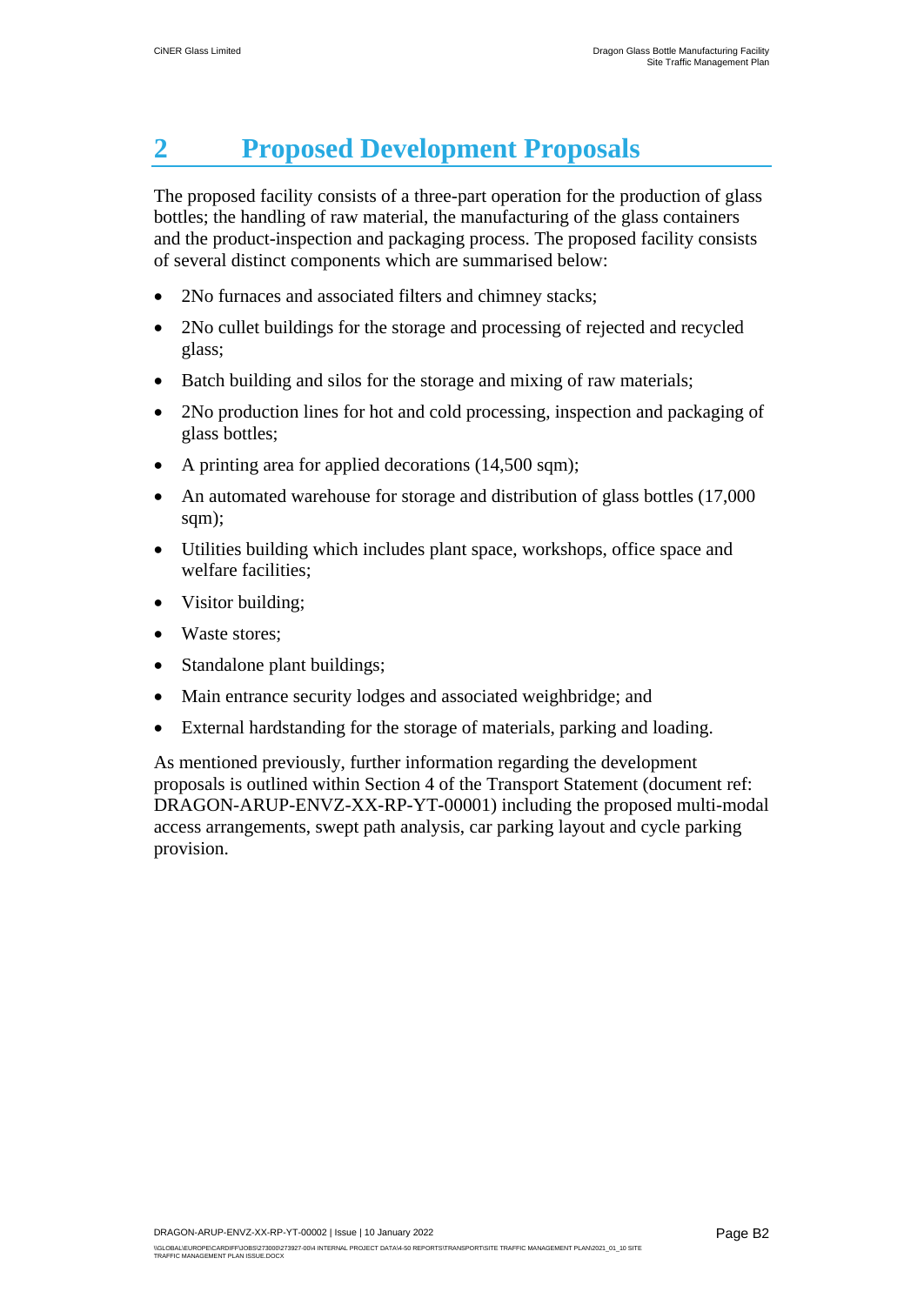# <span id="page-5-0"></span>**3 Traffic Implications**

### <span id="page-5-1"></span>**3.1 Vehicular Trip Generation - Staff**

The methodology for projecting travel demand for staff working at the future site has been informed by information provided by CiNER from their experience of operating similar facilities in other locations in order to determine and agree the overarching assumptions. These are set out in detail within the Transport Statement.

A summary of trips likely to be associated with staff of the proposed development site within the AM and PM peak periods is provided below in [Table 1.](#page-5-3)

|                          | <b>Time</b>     | <b>Arrivals</b> | <b>Departures</b> | Total*         |
|--------------------------|-----------------|-----------------|-------------------|----------------|
| <b>AM</b> Peak<br>Period | 07:00-08:00     | 276             | $\Omega$          | 276            |
|                          | 08:00-09:00     | $\Omega$        | 98                | 98             |
|                          | $09:00 - 10:00$ | 2               | $\Omega$          | $\overline{c}$ |
| <b>PM</b> Peak<br>Period | 16:00-17:00     | $\overline{0}$  | 190               | 190            |
|                          | 17:00-18:00     | $\theta$        | $\theta$          | 0              |
|                          | 18:00-19:00     | $\Omega$        | 86                | 86             |
|                          | Total (24 Hour) | 490             | 490               | 981            |

<span id="page-5-3"></span>Table 1: Daily Staff Vehicle Trips

\*Number subject to rounding

## <span id="page-5-2"></span>**3.2 Vehicular Trip Generation - HGVs**

The methodology for projecting travel demand for HGV movements associated with the proposed development site is set out within the Transport Statement. In summary, it has been confirmed that there will be a total of 190 two-way (380 total) daily HGV trips associated with the site for the delivery of raw materials to the site (60 two-way trips), including sand and soda ash to produce glass and for transportation of glass bottles off site following production (130 two-way trips).

Incoming 'materials' deliveries will take place between 08:00 and 17:00, with outgoing 'glass transportation' deliveries between 06:00 and 22:00. Deliveries are also likely to be higher in the first half of the day.

The previous trip generation presented in the Transport Assessment assumed that out-going deliveries would need to be delivered to clients before 09:30-10:00 and resulted in a large number of movements between 06:00-09:00. It has since been confirmed by the client that this will not be the case, and the number of movements will largely be dependent on the number of on-site spaces available.

As a result, a revised trip generation has been produced for HGVs, split out by incoming materials and glass transportation leaving the site as shown below in [Table 2,](#page-6-0) [Table 3](#page-6-1) and [\\*Number subject to rounding](#page-6-2)

[Table 4.](#page-6-2)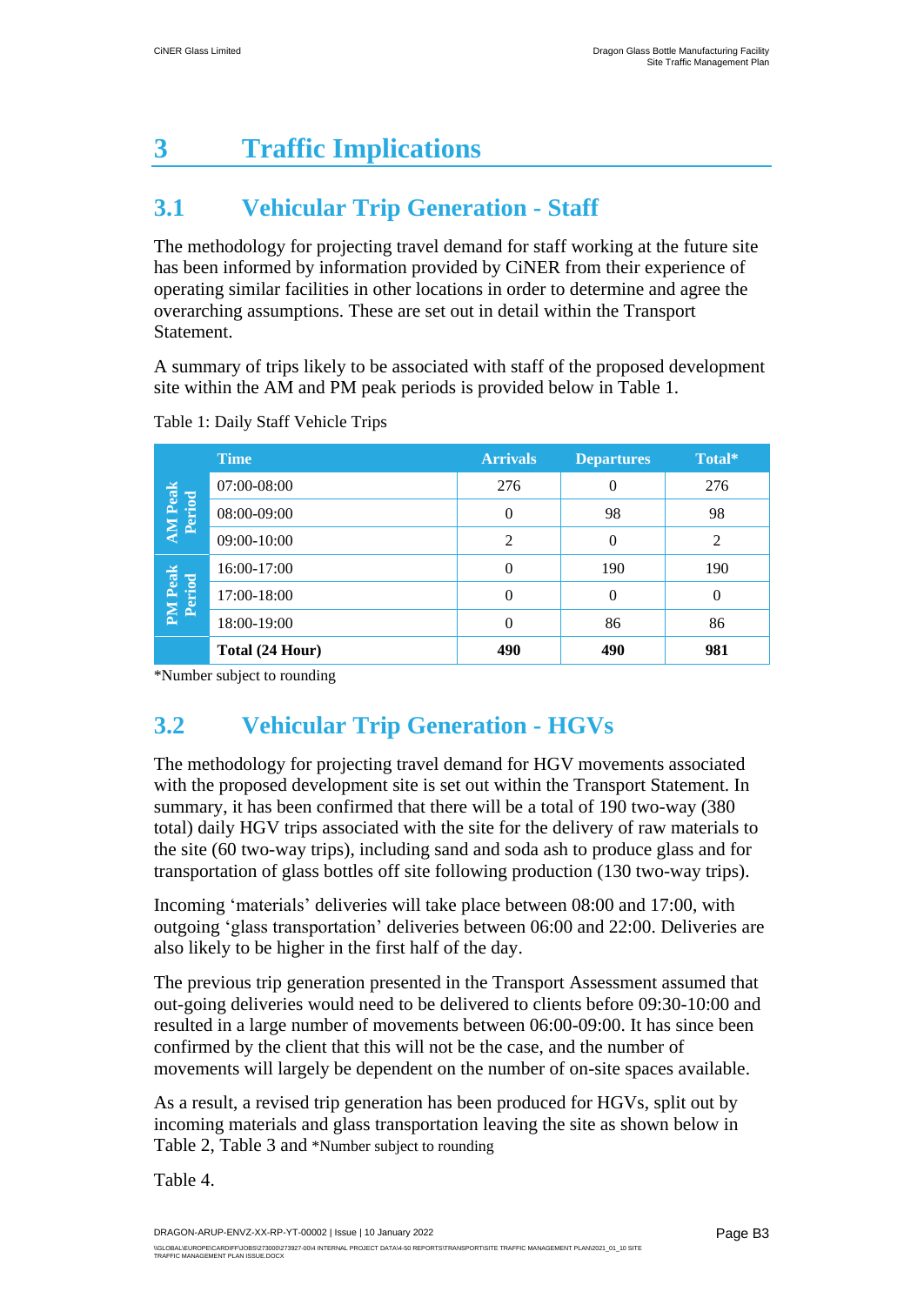For robustness, 70% of glass transportation deliveries have been assumed to take place within the first half of the day, with the remainder during the second half of the day. It is considered unlikely there will be such a strong bias in deliveries, but this figure has been used to enable a robust calculation.

<span id="page-6-0"></span>Table 2: HGV Vehicle Trips - Materials

|                          | <b>Time</b>     | <b>Arrivals</b> | <b>Departures</b> | Total* |
|--------------------------|-----------------|-----------------|-------------------|--------|
| <b>AM</b> Peak<br>Period | 07:00-08:00     | 0               | 0                 |        |
|                          | 08:00-09:00     |                 |                   |        |
|                          | 09:00-10:00     |                 |                   | 13     |
| <b>PM Peak</b><br>Period | 16:00-17:00     |                 |                   | 13     |
|                          | 17:00-18:00     |                 |                   |        |
|                          | 18:00-19:00     |                 |                   |        |
|                          | Total (24 Hour) | 60              | 60                | 120    |

\*Number subject to rounding

<span id="page-6-1"></span>Table 3: HGV Vehicle Trips – Glass Transportation

|                          | <b>Time</b>     | <b>Arrivals</b> | <b>Departures</b> | Total* |
|--------------------------|-----------------|-----------------|-------------------|--------|
| <b>AM</b> Peak<br>Period | 07:00-08:00     | 11              | 11                | 23     |
|                          | 08:00-09:00     | 11              | 11                | 23     |
|                          | 09:00-10:00     | 11              | 11                | 23     |
| <b>PM</b> Peak<br>Period | 16:00-17:00     |                 |                   | 10     |
|                          | 17:00-18:00     | 5               | 5                 | 10     |
|                          | 18:00-19:00     |                 | 5                 | 10     |
|                          | Total (24 Hour) | 130             | 130               | 260    |

<span id="page-6-2"></span>\*Number subject to rounding

|                          | <b>Time</b>     | <b>Arrivals</b> | <b>Departures</b> | Total* |
|--------------------------|-----------------|-----------------|-------------------|--------|
| <b>AM</b> Peak<br>Period | 07:00-08:00     | 11              | 11                | 23     |
|                          | 08:00-09:00     | 18              | 11                | 29     |
|                          | 09:00-10:00     | 18              | 18                | 36     |
| <b>PM</b> Peak<br>Period | 16:00-17:00     | 12              | 12                | 23     |
|                          | 17:00-18:00     | 5               | 12                | 16     |
|                          | 18:00-19:00     |                 | 5                 | 10     |
|                          | Total (24 Hour) | <b>190</b>      | <b>190</b>        | 380    |

\*Number subject to rounding

The tables above show that the site is likely to generate in the order of 29 HGV movements in the typical morning peak period (18 arrivals, 11 departures) and 16 HGV movements in the typical afternoon peak period (5 arrivals, 12 departures).

DRAGON-ARUP-ENVZ-XX-RP-YT-00002 | Issue | 10 January 2022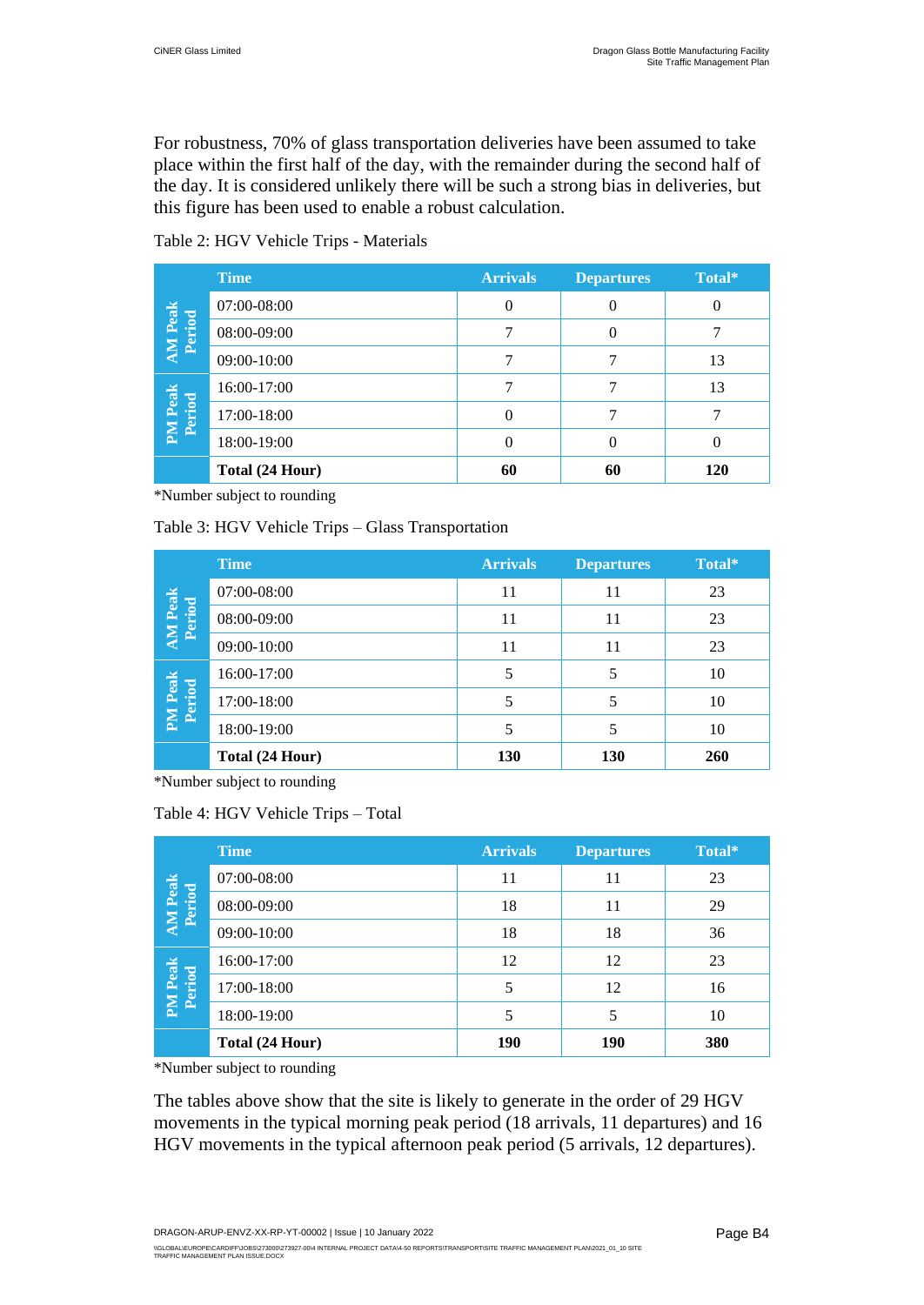#### <span id="page-7-0"></span>**3.3 Vehicle Stacking Analysis**

An assessment has been undertaken to determine whether there is suitable capacity within the proposed facility to accommodate HGVs arriving/unloading/loading manoeuvring/departing thereby ensuring queuing will not extend onto the adjacent road.

The vehicle stacking analysis factors in two components, namely:

- The time which a vehicle spends on-site carrying out waste delivery/ collection activities, also known as the vehicle turnaround time, and
- The number of HGV stacking spaces available on-site.

#### **Available Stacking Space**

Two plans have been produced, one showing the materials yard and the other indicating the area where glass produced on-site will be loaded onto HGVs. These have been developed and designed to show how the peak number of HGVs expected on-site could be accommodated. The plans are shown below in Figure 1 and Figure 2.

Figure 1 shows that there is adequate space within the materials yard for a minimum of eight vehicles (large tippers) to unload materials at any given time, with give additional waiting spaces for those waiting to be called (if required).

Figure 2 shows that the area provided for vehicles associated with glass transportation (16.5m articulated lorries) includes nine loading bays, with a further six waiting spaces provided along the site internal road to the east of the site, should they be required at any stage.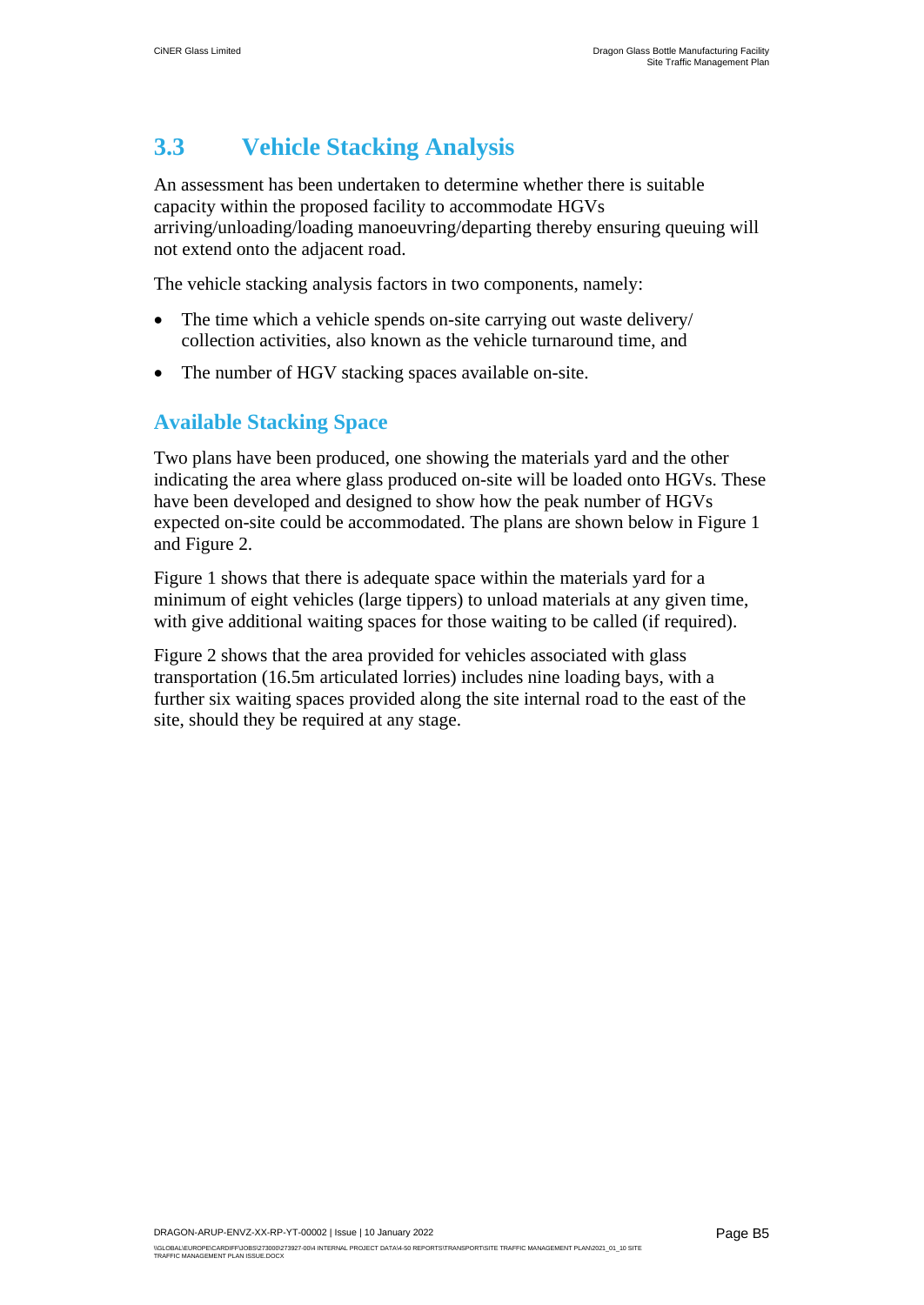

Figure 1: On-Site Stacking Space – Materials



Figure 2: On-Site Stacking Space – Glass Transportation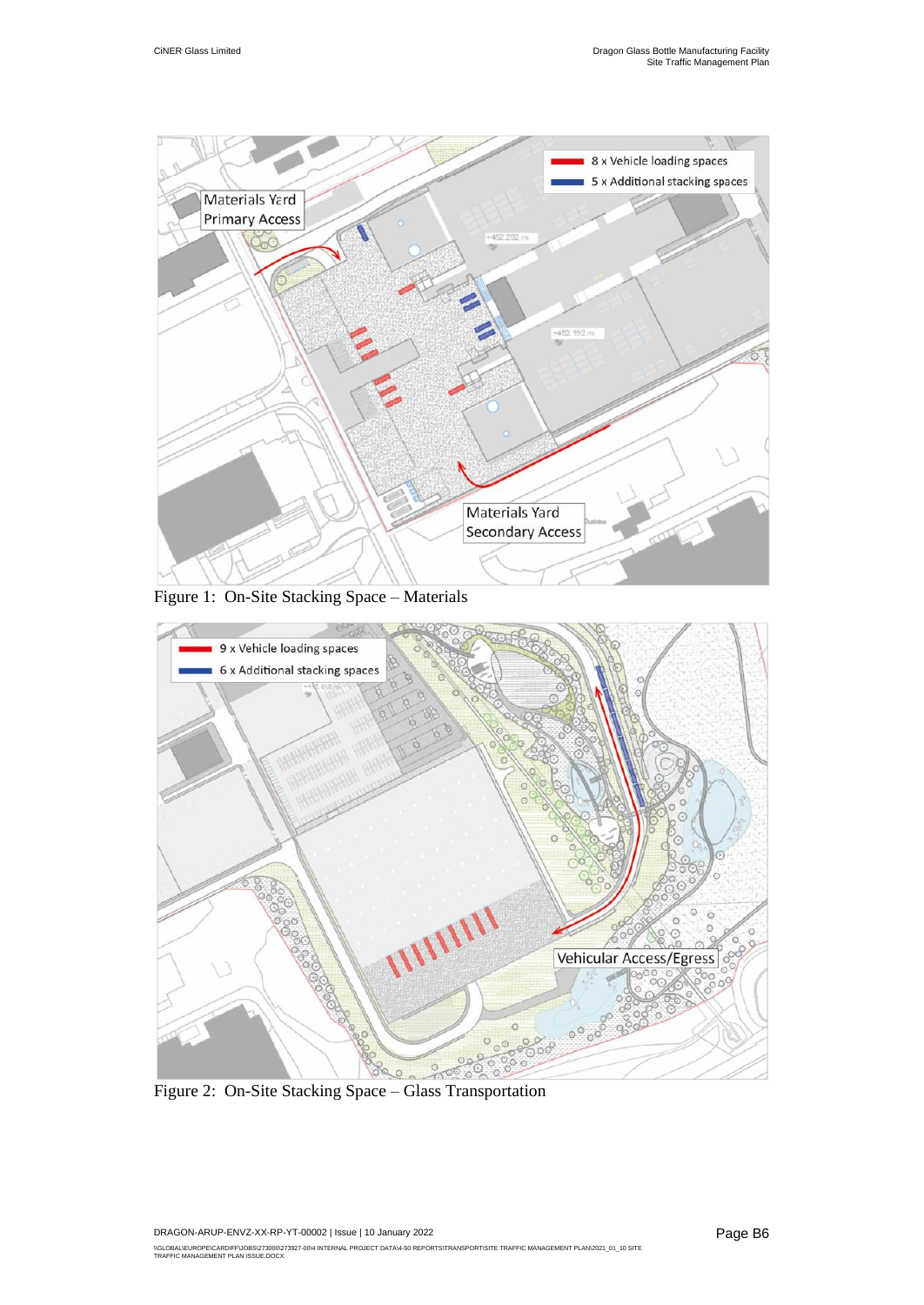#### **Stacking Capacity Analysis**

It has been confirmed by CiNER that the average duration of a heavy vehicle (based on current 2021 data from the existing factory) in terms of entering the factory, passing the weighbridge empty with a receipt, loading from the warehouse and then passing the weighbridge loaded with a receipt is approximately 60 minutes, although it is expected that the turnaround time of vehicles at loading docks would be 20-30 minutes for Materials and 45 minutes for Glass Transportation.

For the purposes of this assessment, a turnaround time of 60 minutes has been assumed which is also reflected within the trip generation, with vehicles departing the site an hour after arrival.

It is expected that vehicles would wait at a loading dock before being called to the weighbridge to avoid any queuing within the site. Further information regarding the operation of the site is outlined in Section [4.2.](#page-11-2)

#### **Materials**

Based on a turnaround time of 60 minutes, each space within the materials yard could accommodate one vehicle in one hour. There will be a minimum of eight bays for unloading of materials within the yard, which could accommodate the turnover of eight HGVs.

The plan also shows that there is sufficient capacity within the materials yard for five additional vehicles to be parked should they be required.

Based on the above, it is considered that the available space within the materials yard will be able to adequately store the seven HGVs expected to arrive during peak site operation.

#### **Glass Transportation**

As illustrated in Figure 2 the Glass Transportation area will have nine loading bays with a further six waiting spaces. Based on a turnaround time of 60 minutes, each loading bay could accommodate at least one vehicle per hour. Therefore, during any hour of operation across the day the available stacking arrangement could accommodate the turn-over of nine heavy vehicles.

In this scenario, there would be two HGVs that would need to be parked along the eastern side of the site and wait for other vehicles within the occupied bays to finish loading/unloading.

The above analysis shows that there will be more than sufficient space onsite to accommodate HGVs during peak periods. Peak operations represent only part of the full-day operation, therefore for most of the day, HGV volumes will be less than assessed above.

To further mitigate any risk of queuing onto the nearby local highway network, it has been confirmed by the client that HGV deliveries in/out of the site will be put on hold 20 minutes prior to start of the work in the morning and 20 minutes following work completion in the evening.

DRAGON-ARUP-ENVZ-XX-RP-YT-00002 | Issue | 10 January 2022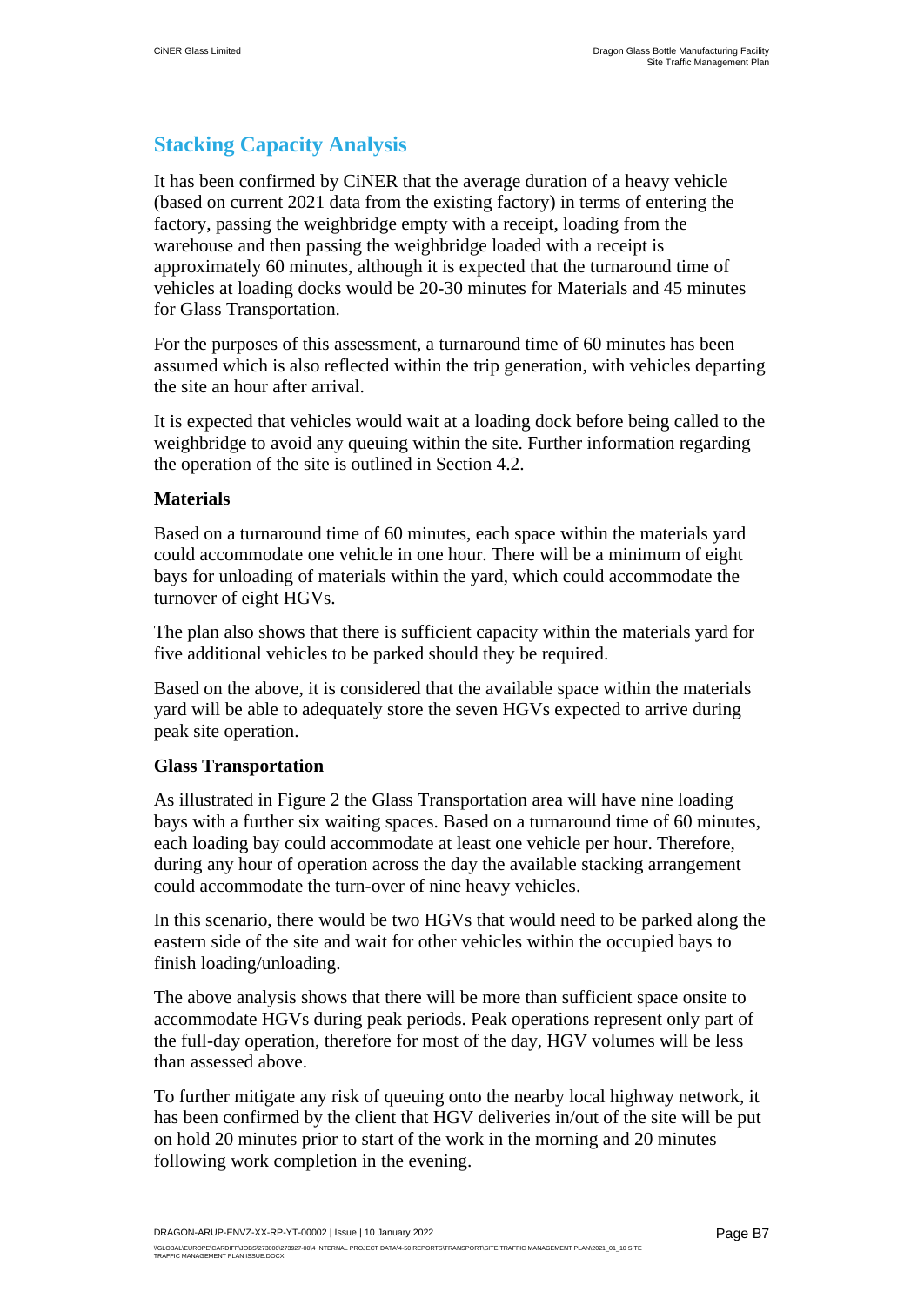This will ensure that any conflict between staff vehicles and HGV movements is minimised and that there is not an influx of arrivals/departures that occur at the same time. This is already an arrangement that is implemented and in operation at the existing CiNER factory.

#### <span id="page-10-0"></span>**3.4 Swept Path Analysis**

CiNER anticipate that the largest delivery vehicle requiring access to the site would be a 16.5m articulated vehicle. Vehicle tracking analysis of the site access and car parking arrangement has therefore been undertaken with 16.5m articulated vehicle and demonstrates that these vehicles can manoeuvre within the site appropriately.

The swept path analysis can be found in Appendix E of the Transport Statement.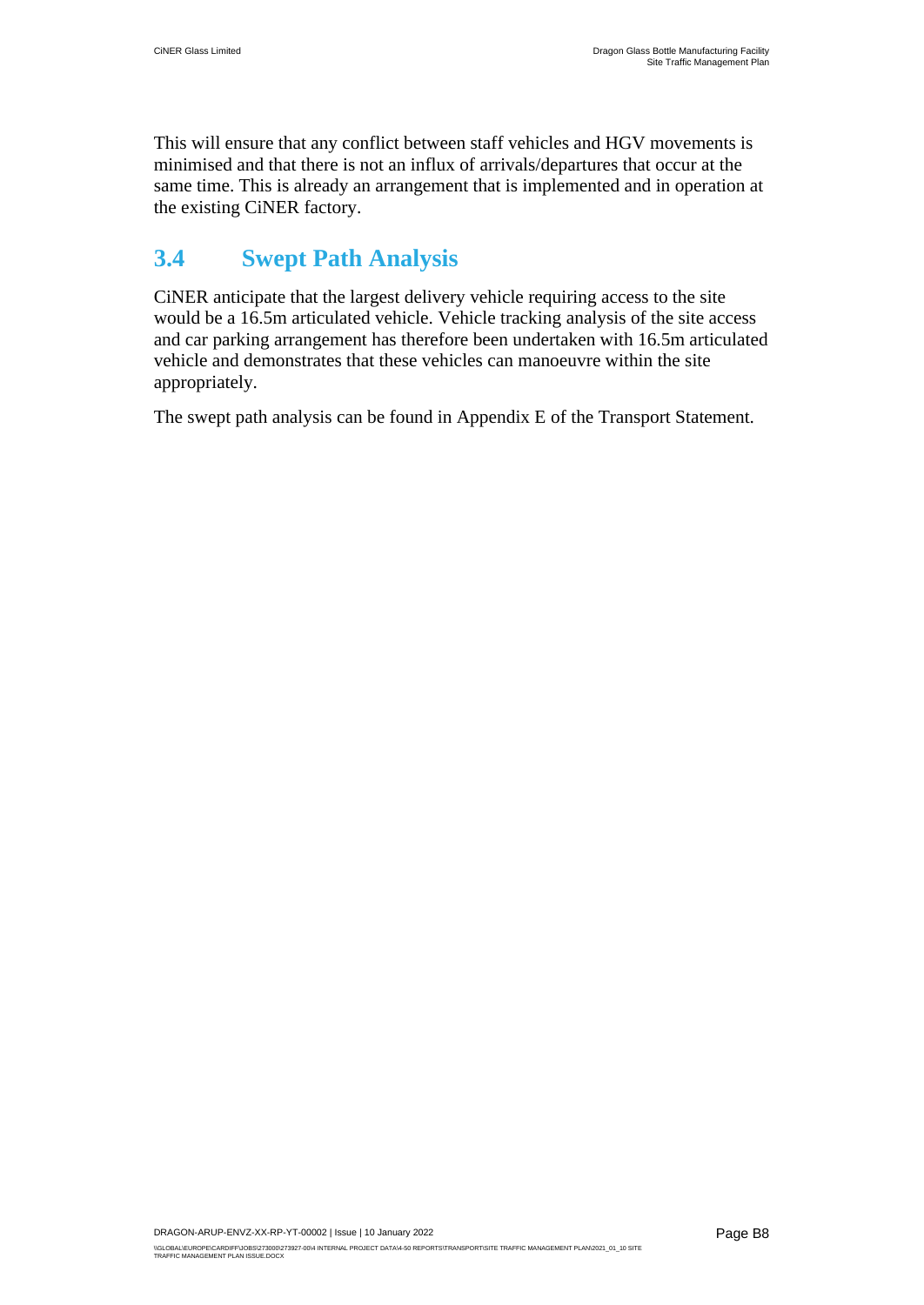# <span id="page-11-0"></span>**4 Operational Traffic Management**

### <span id="page-11-1"></span>**4.1 Stacking Arrangement**

Based on the analysis presented in Section [3.3,](#page-7-0) the proposed on-site stacking facilities will be sufficient to accommodate the number of HGVs expected to access the site during the busiest period of site operation. Vehicles will be contained wholly within the site without queueing into the Industrial Estate and without impeding other vehicle movements within the site.

The stacking arrangement will adequately accommodate HGVs, with swept path analysis included within the Transport Statement showing that vehicles can manoeuvre within the site appropriately.

#### <span id="page-11-2"></span>**4.2 Site Management Plan**

Management of vehicles entering/leaving, and the stacking of vehicles will be overseen by site personnel at the weighbridge, within the yard and at the site access. Heavy vehicles accessing the site will be supervised at every stage of the delivery/collection process, as follows:

- Entering the site from the Industrial Estate, site security will supervise turning movements in/out of the site and any potential access conflicts between large vehicles.
- All vehicles will be registered and logged onto the system on arrival and subsequently directed to the factory to unload a delivery or to load product. This will be communicated between warehouse dispatch personnel and vehicle parking security personnel.
- From the main entrance onto site, vehicles will be directed to three locations:
	- 1. Materials yard to deliver raw materials;
	- 2. Warehouse loading bay to collect packaged goods; or
	- 3. Staff and visitor carpark.
- Whilst on the weighbridge, the Weighbridge Operator will instruct drivers where to stop for an accurate recording of weight and provide direction on when to proceed towards the stacking spaces.
- Whilst stacking, site personnel will direct drivers to the first available space to queue. When the loading area is ready to accept the next vehicle, the site personnel will instruct the driver to proceed to the relevant area.
- When leaving the site, drivers will proceed to the outbound weighbridge or directly to the exit (if weighed out earlier at storage bays or bulk loadout area) which will be supervised by site personnel.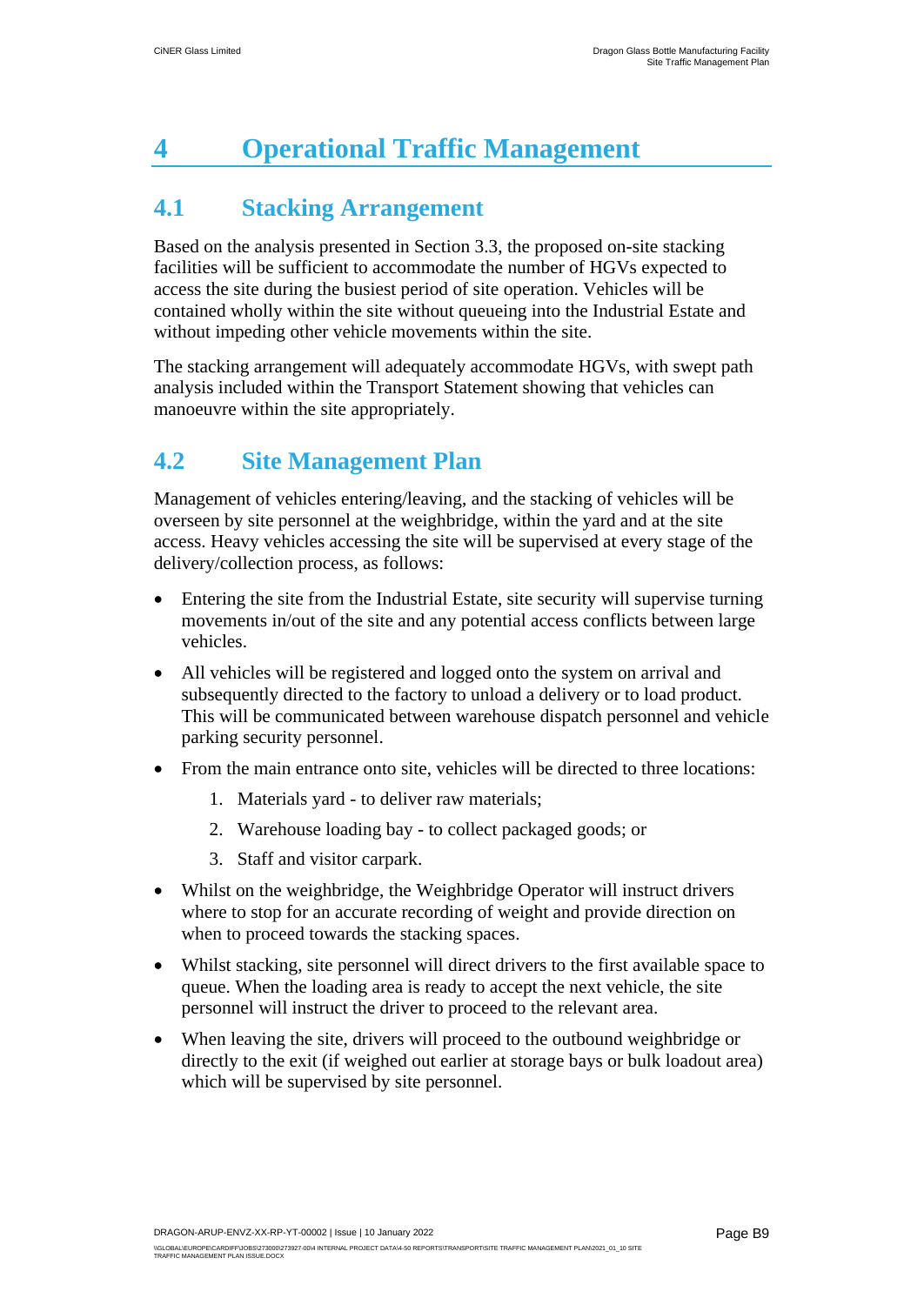### <span id="page-12-0"></span>**4.3 Vehicle Routing**

The proposed vehicle routing is shown below by blue dashed lines on [Figure 3.](#page-12-1) This route will ensure that HGVs associated with the site will, where possible, use the strategic road network to access the site, therefore via the A465 from the east or west and subsequently Alan Davies Way prior to accessing Rassau Industrial Estate. This is considered a reasonable assumption given the site's proximity to the strategic road network.



<span id="page-12-1"></span>Figure 3: Proposed Construction Vehicle Routing (Copyright: Google Maps)

It is considered that the selected route is the most appropriate in respect of road widths, weight restrictions and suitability of the A465 to accommodate large vehicles.